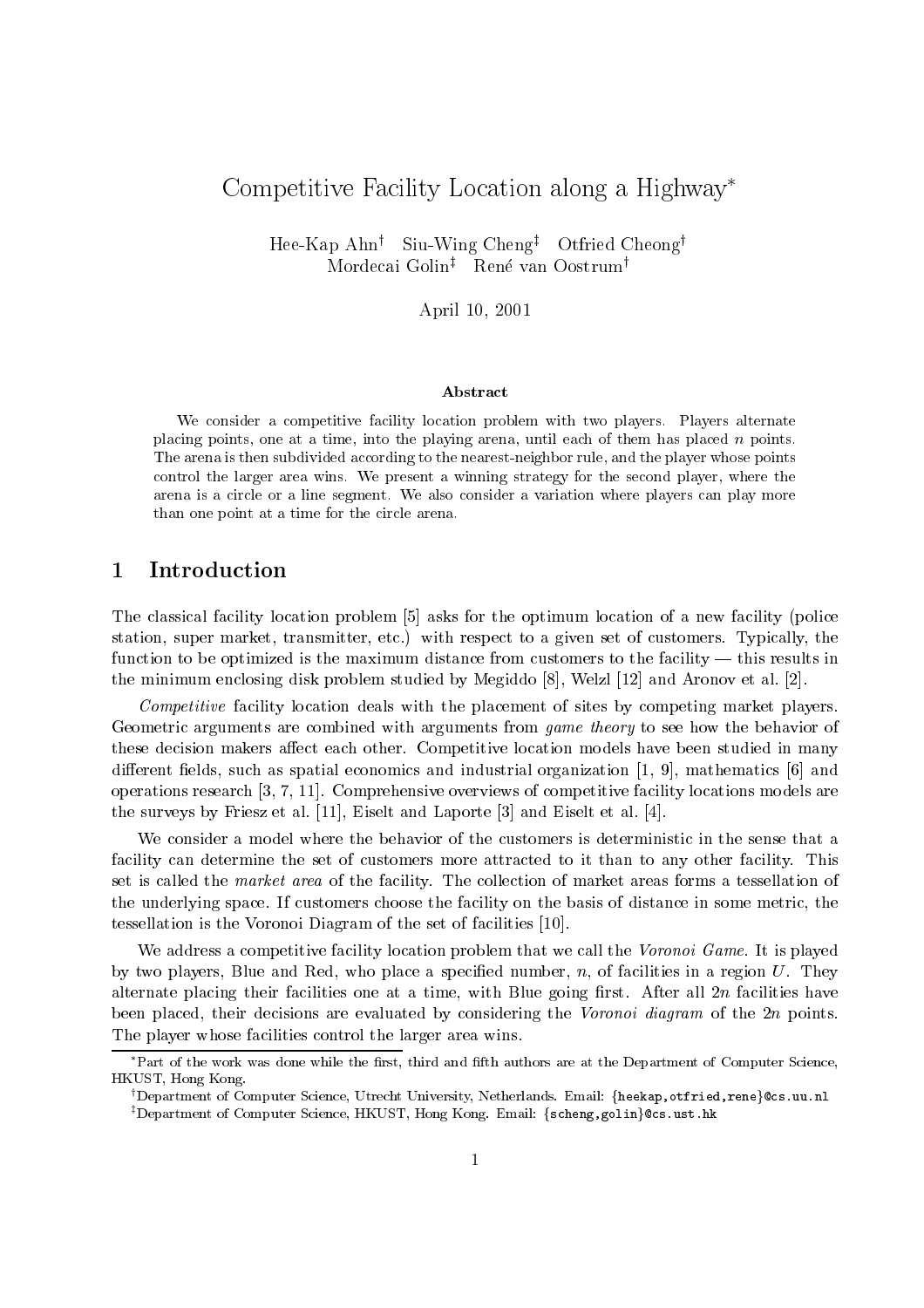More formally, let  $\{b_i\}_{i=1}^n$  and  $\{r_i\}_{i=1}^n$  be the respective locations of the blue and red points and set

$$
\mathcal{B} = |\{u \in U : \min_i d(u, b_i) < \min_i d(u, r_i)\}|,
$$
\n
$$
\mathcal{R} = |\{u \in U : \min_i d(u, r_i) < \min_i d(u, b_i)\}|
$$

where  $d(u, v)$  is an underlying metric and | | indicates the area of a set. Blue wins if and only if  $\mathcal{B} > \mathcal{R}$ , Red wins if and only if  $\mathcal{R} > \mathcal{B}$  and the game ends in a tie if  $\mathcal{B} = \mathcal{R}$ .

The most natural Voronoi Game is played in a two-dimensional arena  $U$  using the Euclidean metric. Unfortunately nobody knows how to win this game, even for very restricted regions U. In this note we present strategies for winning one-dimensional versions of the game, where the arena is a circle or a line segment, and variations. In other words, we consider competitive facility location along an Australian highway.

The next section discusses the simplest game, on the circle. It is obvious that the second player, Red, can always achieve a tie by playing on the antipode of Blue's move. One might try to tweak this strategy such that it results in a win for Red. This doesn't seem to work, and we present instead a quite different winning strategy for Red.

Section 3 describes how this strategy remains a winning strategy even if the rules of the game are drastically relaxed.

In Section 4 we finally turn to the line segment arena. It would appear that Blue has an advantage here, because it can play the midpoint of the segment in its first move. We show that this doesn't help, and prove that Red still has a winning strategy. The strategy is quite similar to the one for the circle case, but its analysis (because of a loss of symmetry) is more detailed.

### 2 The basic circle game

There are two players, Blue and Red, each having n points to play, where  $n > 1$ . They alternate placing these points on circle  $C$ , with Blue placing the first point, Red the second, Blue the third. etc., until all 2n points are played. We assume that points cannot lie upon each other. Let  $\{b_i\}_{i=1}^n$ be the locations of the blue points and  $\{r_i\}_{i=1}^n$  be those of the red ones. After all of the 2n points have been played each player receives a score equal to the total circumference of the circle that is closer to that player than to the other, i.e., Blue and Red have respective scores

$$
\mathcal{B} = |\{x \in C : \min_{i} d(x, b_i) < \min_{i} d(x, r_i)\}|
$$
\n
$$
\mathcal{R} = |\{x \in C : \min_{i} d(x, r_i) < \min_{i} d(x, b_i)\}|
$$

The player with the highest score (the larger circumference) wins.

The question that we address here is, *Does either player have a winning strategy and, if yes*, what is it? We will see below that the second player, Red, always has a winning strategy.

Before giving the strategy we introduce some definitions. We parameterize the circle using the interval [0, 1], where the points 0 and 1 are identified. Arcs on the circle are written as  $[x, y]$ implying the clockwise arc running from x to y, as in  $[.5, .6]$  or  $[.9, .1]$ .

**Definition 1** The n points  $u_i = \frac{1}{n}$ ,  $i = 0, 1, \ldots, n-1$  are **keypoints**.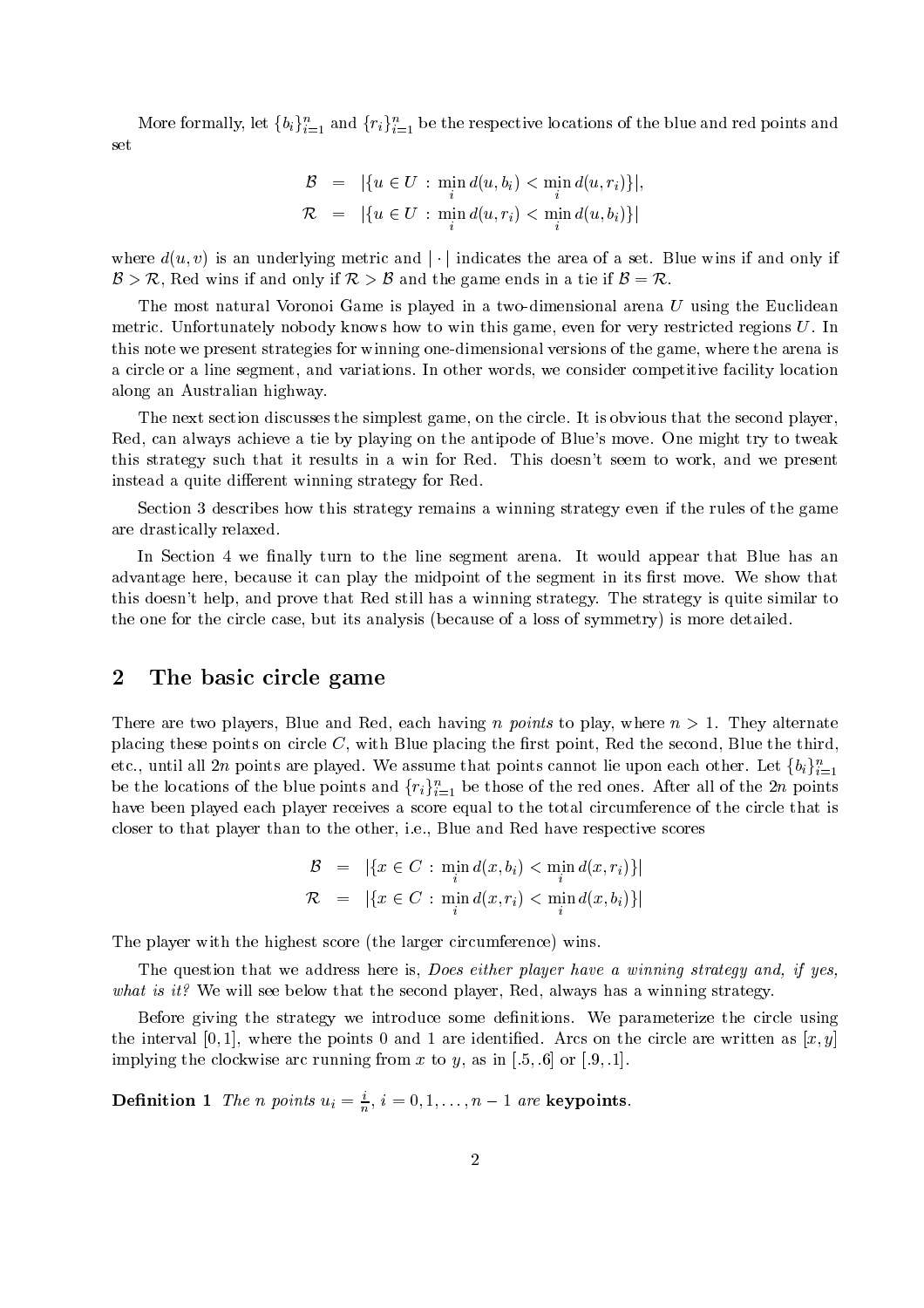

Figure 1: There are four keypoints when  $n = 4$ .

Figure 1 shows the keypoints for  $n = 4$ .

We call an arc between two clockwise consecutive red/blue points an *interval*. The interior of an interval is free of red/blue points. At any given time during the game the circle is partitioned into intervals. An interval is *monochromatic* if its endpoints have the same color, and *bichromatic* if they have different colors. A blue interval is a blue monochromatic one, a red interval a red monochromatic one. We denote the total length of all red intervals by  $R_m$ , and the total length of all the blue intervals by  $B_m$ . An interval is called a key interval if both of its endpoints are keypoints.

The important thing to notice is that at the end of the game the length of each bichromatic interval is divided equally among the two players, so  $\mathcal{R}-\mathcal{B}=R_m - B_m$  and Red wins if and only if  $R_m > B_m$ . We devise our strategy to force this to happen.

Since we can parameterize the circle arbitrarily, we can assume without loss of generality that Blue plays his first point on  $0$  and thus on a keypoint. We now describe Red's winning strategy. Figure 2 shows an example.

#### Red's Keypoint Strategy

Stage I: If there is an empty keypoint then Red plays onto the keypoint.

Stage I ends after the last keypoint is played (by either Red or Blue).

Stage II: If there is no empty keypoint and it is not Red's last move then Red plays her point into a largest blue interval. We call this breaking the blue interval. Stage II ends when Blue plays his last point.

Stage III: Red's last move. There are two possibilities:

- (i) if there exists more than one blue interval then Red breaks a largest one by placing her point inside.
- (ii) if there is only one blue interval define  $\ell < \frac{1}{n}$  to be its length. Red's move is to go to a bichromatic key interval and claim a red interval of length larger than  $\ell$  by placing a red point closer than  $\frac{1}{n} - \ell$  to the blue endpoint of the bichromatic key interval.

The two following lemmas will be needed.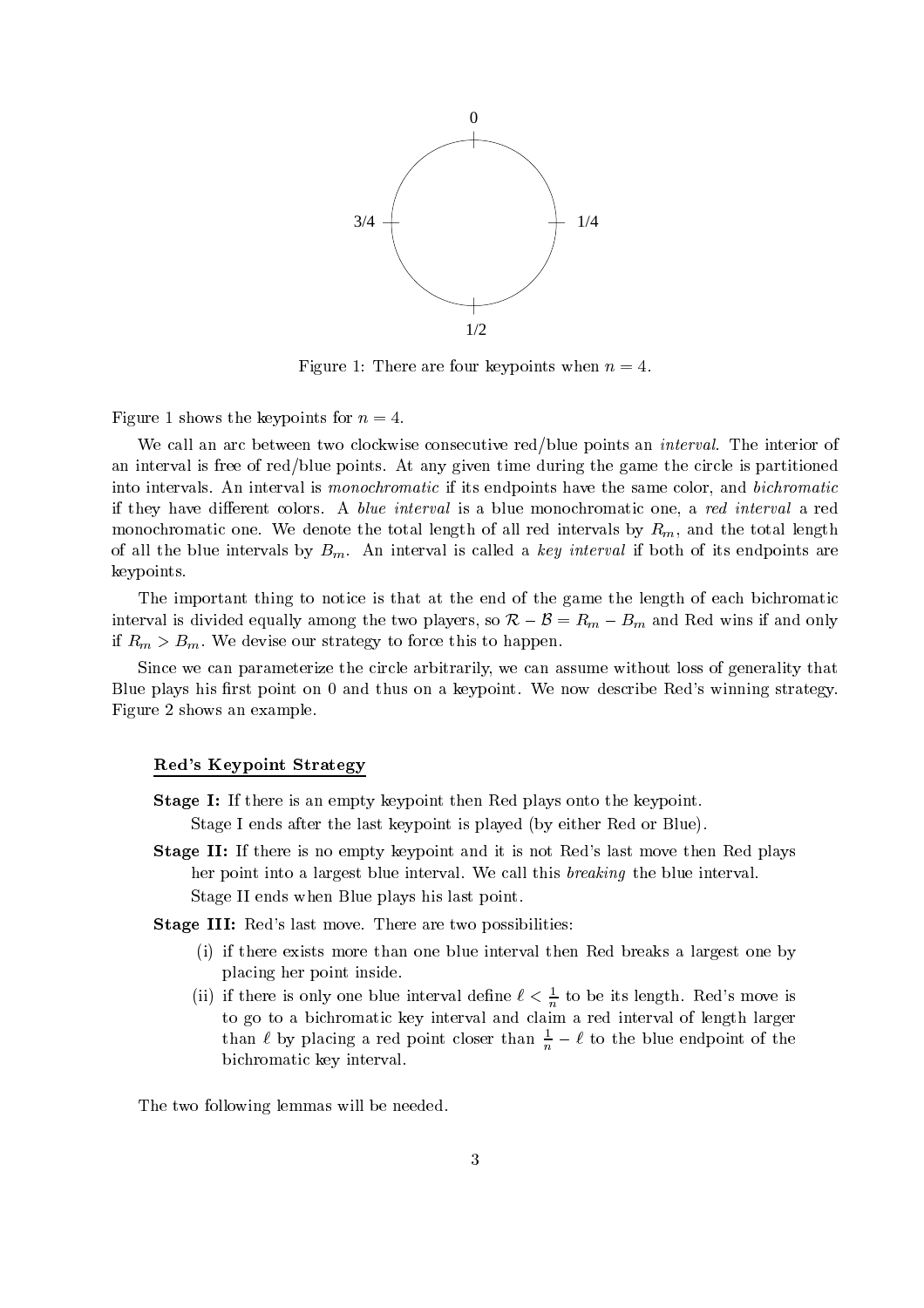

Figure 2: There are four points to be played for both Blue and Red. The white dots represent Blue's points and the black dots represent Red's points. We label the dots in chronological order.

 $\blacksquare$  . Let  $\blacksquare$  be a set of b blue points and let  $\blacksquare$  be a set of r red points currently on the circle with  $b > r$ . Let  $n(R)$  be the number of red intervals they form and  $n(B)$  the number of blue ones. Then  $n(B) - n(R) = b - r$ .

Proof: The proof will be by induction on r: If <sup>r</sup> = 0 then <sup>b</sup> blue points form <sup>b</sup> blue intervals so  $n(B) = b$ ,  $n(R) = 0$  and the condition  $n(B) - n(R) = b - r$  is satisfied.

Now suppose that the lemma is true for all configurations of b blue points and  $r-1$  red ones. Deleting any red point p from R leaves b blue and  $r - 1$  red points, so  $n(B) - n(R - \{p\}) = b - r + 1$ . We now add the red point  $p$  back into the configuration and ask how the monochromatic intervals can change. There are three possible placements of  $p$ :

- (i) inside a red interval, increasing  $n(R)$  by one and leaving  $n(B)$  unchanged.
- (ii) inside a blue interval, decreasing  $n(B)$  by one and leaving  $n(R)$  unchanged.
- (iii) inside a bichromatic interval, increasing  $n(R)$  by one and leaving  $n(B)$  unchanged.

After all three of these cases we find that  $n(B) - n(R) = n(B) - n(R - \{p\}) - 1 = b - r$ .

Lemma <sup>2</sup> Suppose that al l <sup>n</sup> keypoints are covered and Blue has just moved (possibly covering the last keypoint). If there is only one blue interval and this interval has length  $\lt \frac{1}{n}$ , then there exists a bichromatic key interval.

**F** FOOI: We apply the pigeon hole principle. At most  $2n - 1$  points have been played,  $n$  of them on keypoints. Consider the n circle arcs of length  $\frac{1}{n}$  formed by the n keypoints. Since the blue interval has length  $< \frac{1}{n}$ , at least one of its endpoints is *inside* an arc. That leaves only  $n - 2$  points to have been played inside the  $n-1$  remaining arcs. Therefore, one of the arcs must be free of points, forming a key interval. Since there is only one blue interval, there is no red interval by Lemma 1. Therefore, this key interval is bichromatic. 囙

#### $\blacksquare$   $\blacksquare$   $\blacksquare$   $\blacksquare$   $\blacksquare$   $\blacksquare$   $\blacksquare$   $\blacksquare$   $\blacksquare$   $\blacksquare$   $\blacksquare$   $\blacksquare$   $\blacksquare$   $\blacksquare$   $\blacksquare$   $\blacksquare$   $\blacksquare$   $\blacksquare$   $\blacksquare$   $\blacksquare$   $\blacksquare$   $\blacksquare$   $\blacksquare$   $\blacksquare$   $\blacksquare$   $\blacksquare$   $\blacksquare$   $\blacksquare$   $\blacksquare$   $\blacksquare$   $\blacksquare$   $\blacks$

**Proof:** We start with a simple observation. Since the circle contains only n keypoints and Blue's first move covers the first keypoint, Red will play onto at most  $n-1$  keypoints. Thus Stage I always ends before Red plays her last point.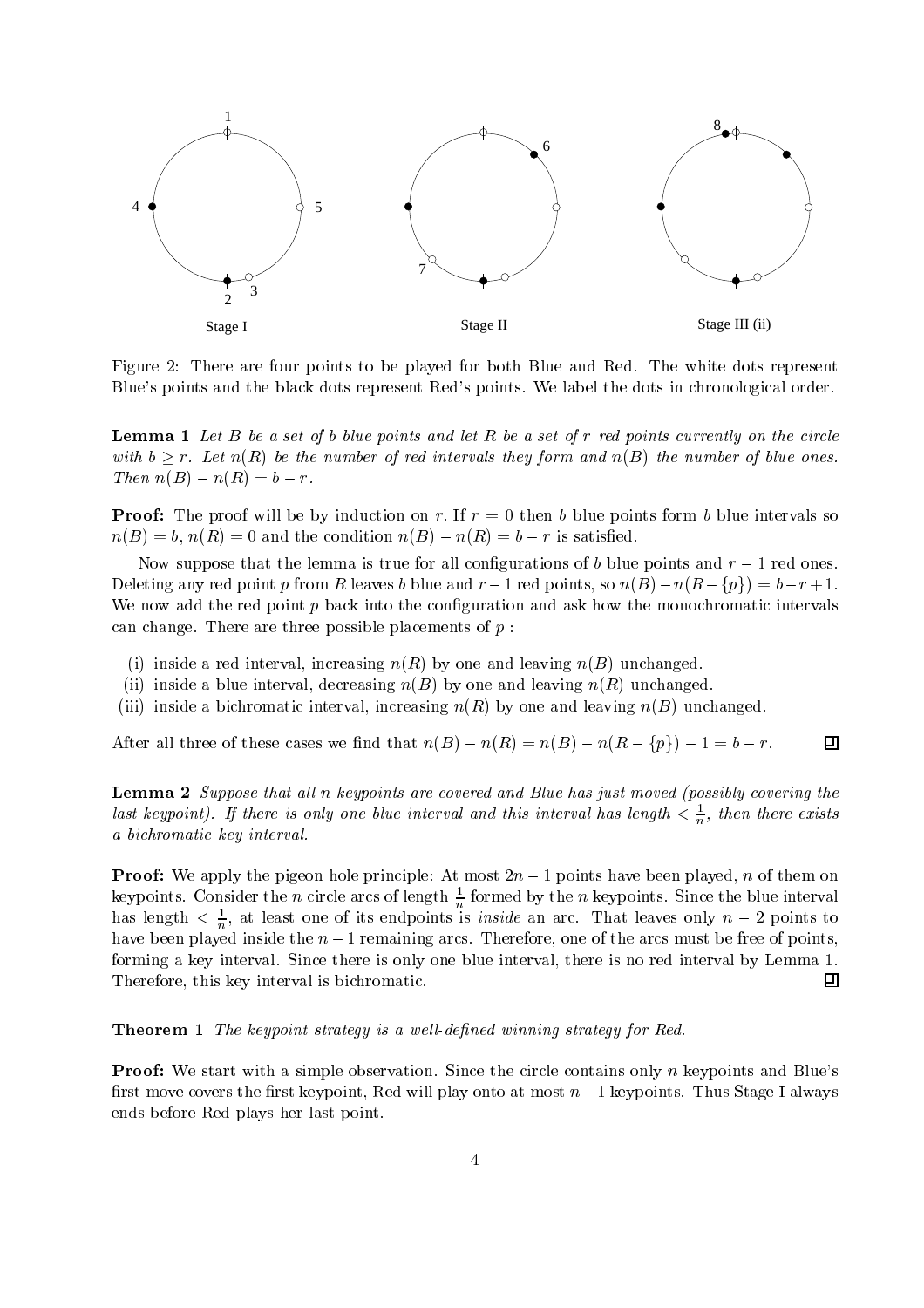Consider Stage II. Lemma 1 implies that after each play by Blue  $(b = r + 1)$  there is always at least one blue interval on the circle, so Stage II of the strategy is indeed well defined.

We make two observations concerning the situation after Stage II, when Red has played her  $n-1$ 'st point. The first is that there is no blue key interval. Let k be the number of keypoints played by Blue during the game. Red has covered the remaining  $n - k$  keypoints by the end of Stage I. If  $k = 1$  (the only case in which Red skips Stage II), then there certainly is no blue key interval as there is only one blue keypoint. When  $k > 1$ , Blue can define at most  $k - 1$  blue key intervals with its <sup>k</sup> keypoints (since Red has at least one keypoint). Note that since all keypoints are played by the end of Stage I, all intervals in Stages II and III have length at most  $\frac{1}{n}$ . In particular a blue key interval is longer than any other blue interval. Since Red plays  $k-1$  points in Stage II, all blue key intervals are broken during Stage II.

The second observation concerning the situation after stage II is that all red intervals are key intervals. This statement is true at the end of Stage I, as Red has so far only played onto keypoints, and all keypoints are covered. During Stage II, Red uses her points to break blue intervals, and therefore creates bichromatic intervals only. Blue cannot create red intervals, and so, at the end of Stage II, all red intervals are indeed key intervals.

We now show why Stage III is well defined and why Red wins. Suppose that Blue has just played his last point and it is now time for Stage III, Red's last move. From Lemma 1 we know that  $n(B) > 1$ .

If  $n(B) > 1$  before Red's last move then the strategy is well defined: Red breaks a largest blue interval. This decreases  $n(B)$  by 1 so the game ends with  $n(B) > 1$ . By Lemma 1 we have  $n(R) = n(B) \geq 1$ . But now note that from the observations in the preceding paragraphs all existing red intervals are key intervals while all existing blue intervals have length strictly less than  $\frac{1}{n}$ . Since all red intervals are longer than all blue intervals and there are the same number of red ones and blue ones we find that  $R_m > B_m$  and Red wins.

If  $n(B) = 1$  before Red's last move the strategy requires that the unique blue interval has length  $\ell < \frac{1}{n}$ , and that there exists a bichromatic key interval. The first fact was already observed above, the second fact follows from Lemma 2.

After Red places her last point Blue still has one blue interval of length  $\ell$  while Red has one red interval of length  $\geq \ell$ . Thus  $R_m > \ell = B_m$  and Red wins. 回

### 3 A modified circle game

The basic game can be modified in many different ways. The simplest modification allows the players to play more than one point at a time. More complicated modications permit the players (both or one) to choose before each turn, how many points they play.

Suppose that there are  $k \leq n$  rounds. Let  $\beta_i$  and  $\gamma_i$  be the numbers of points that Blue and Red play respectively in round i. Suppose that the following restrictions are placed.

- $\bullet \ \forall 1 \leq i \leq k, \ \beta_i, \gamma_i > 0.$
- $\forall 1 \leq j \leq k$ ,  $\sum_{i=1}^j \beta_i \geq \sum_{i=1}^j \gamma_i$ .
- $\bullet\;\sum_{i=1}^{\kappa}\beta_i=\sum_{i=1}^{\kappa}\gamma_i=n.$
- $\bullet$   $\beta_1 < n$ .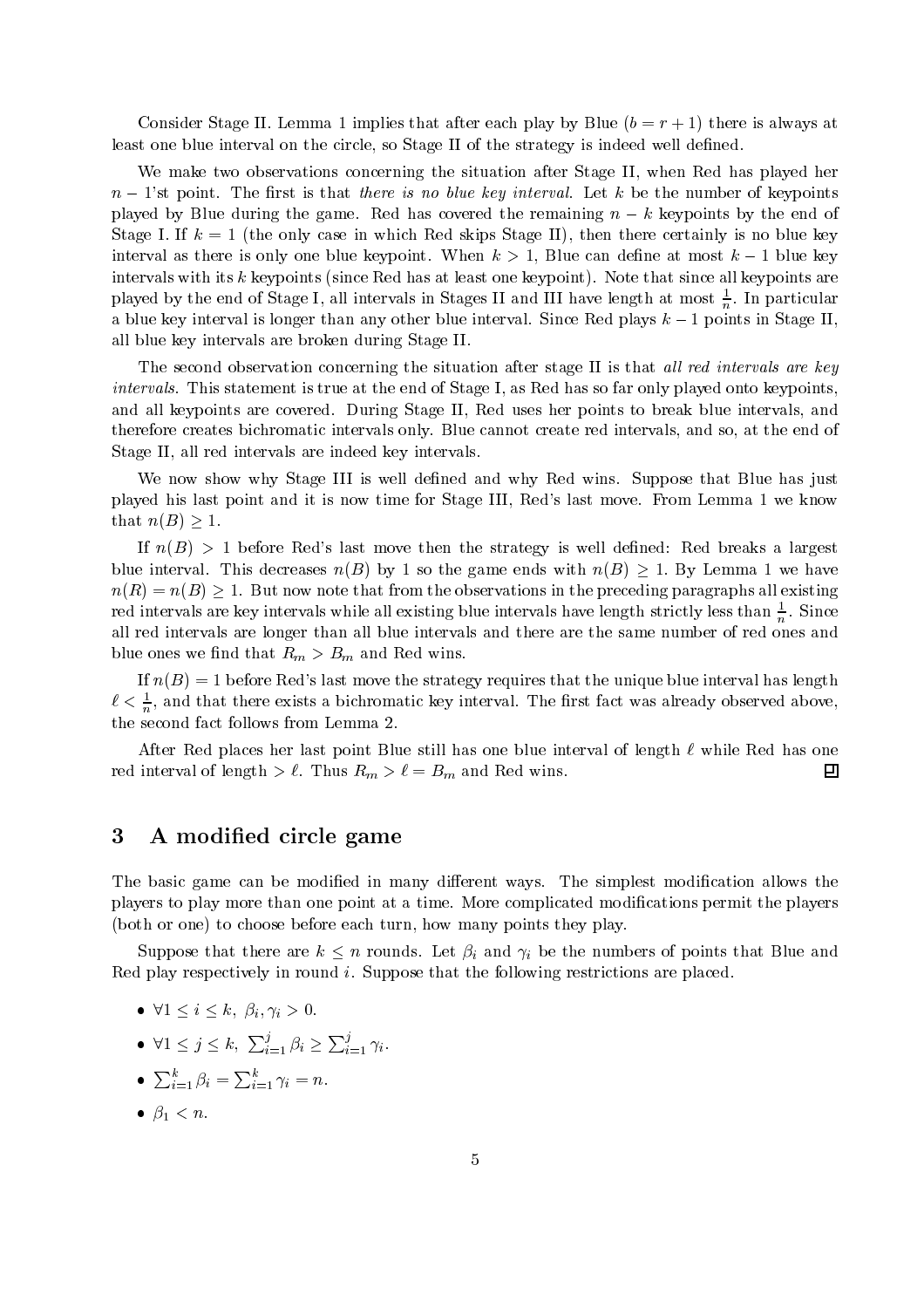Then Red still wins by following exactly the same strategy as in the previous section of first filling in the keypoints and then breaking the largest blue intervals until Red plays it's last point when it follows the Stage III rules. The proof that the strategy is well defined and wins is almost exactly the same as the one in the previous section so we will not repeat it here.

Note that this generalization includes both the original game and the "batched" version in which each player plays the same number ( $> 1$ ) of points at each turn. Note, too, that k,  $\beta_i$ , and  $\gamma_i$  need not be fixed in advance. For example, Blue may decide at every move how many points he will play and then Red plays the same number.

We conclude this section by noting that the condition  $\beta_1 < n$  is essential since otherwise Blue would play the keypoints, forcing a tie.

### 4 The line segment version

We now move on to the version of the game played on a line segment. We consider it to be horizontal and parameterized as  $[0, 1]$ . The scoring is the same as in the basic circle game except that the player with the leftmost point claims everything between 0 and the point, and the player with the rightmost point claims everything between the point and 1. We assume that  $n > 1$ , and points cannot lie upon each other. When  $n = 1$ , Blue wins by placing onto  $\frac{1}{2}$ .

We modify some of the old definitions and introduce new ones:

**Dennition 2** The n points  $u_i = \frac{1}{2n} + \frac{1}{n}$ ,  $i = 0, 1, \ldots, n-1$  are keypoints.

The *left segment* is the segment from 0 to the leftmost red or blue point. The *right segment* is the segment from the rightmost red or blue point to 1. The border interval is the union of the left and right segments. An *interval* is a section of the line segment with red/blue endpoints and no red/blue points in its interior. We consider the *border interval* an *interval*. An interval, including the border interval, is *monochromatic* if its endpoints have the same color, and *bichromatic* if they have different colors. With this definition of intervals, Lemmas 1 and 2 are true for the line segment as well.

We denote the total length of all of the blue intervals—including, if appropriate, the border interval—by  $B_m$ , the total length of all of the red intervals—again including, if appropriate, the border interval—by  $R_m$ . When the border interval is bichromatic, we use  $B_b$  to denote the length of the left/right segment with a blue endpoint and  $R_b$  to denote the length of the left/right segment with a red endpoint. If the border interval is monochromatic, then  $B_b = R_b = 0$ . Since all bichromatic non-border intervals are equally shared by both players  $\mathcal{R}-\mathcal{B} = (R_m + R_b)-(B_m + B_b)$ and, as in Section 2, we design our strategy so that Red finishes with the right hand side of the equation  $> 0$ .<br>We now introduce the *line strategy*, a modified version of the circle strategy. Figure 3 shows an

example.

#### Red's Line strategy

Stage I: If there is an empty keypoint then Red plays the keypoint. If u0 or un1 have not yet been played then Red should play onto one of them first. Stage I ends after the last keypoint is played by either Red or Blue. Note that the game may finish in Stage I.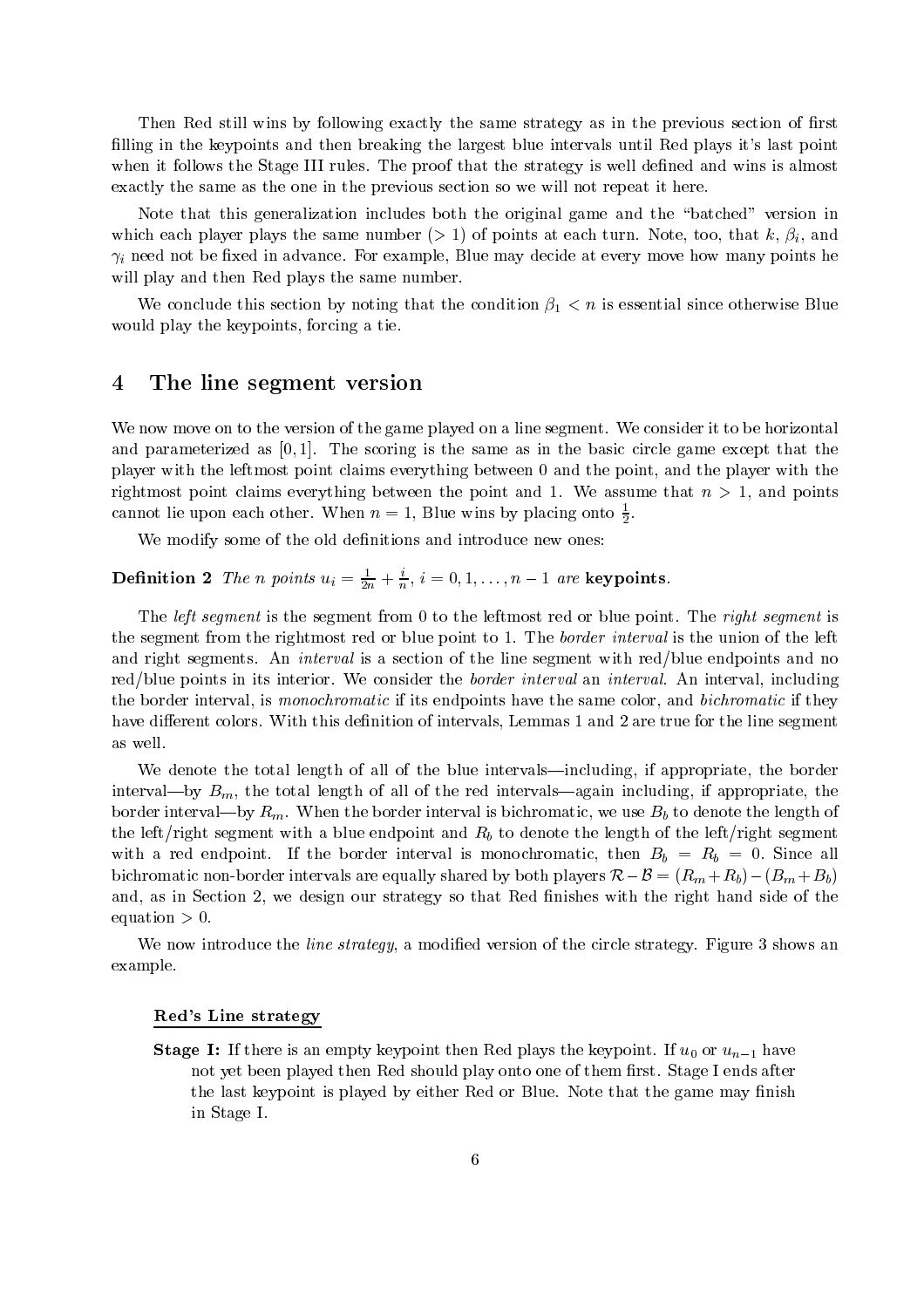

Stage III

Figure 3: There are four points to be played for both Blue and Red. The white dots represent Blue's points and the black dots represent Red's points. We label the dots in chronological order.

Stage II: If there is no empty keypoint and it is not Red's last move then

- (i) if there exists at least one blue non-border interval, then Red should break a largest blue non-border interval by placing her point inside.
- (ii) if the border interval is the only blue interval, then there are two possible cases:
	- (a) One of the blue endpoints of the blue border interval is a keypoint: Without loss of generality assume that it is  $u_0$  (the other case is symmetric) and the other endpoint is  $1 - \ell$ . From Stage I the other endpoint cannot be the keypoint  $u_{n-1}$  so  $\ell < \frac{1}{2n}$ . Red now places her new point at x where x is anywhere in  $(\ell, u_0)$ .
	- (b) Neither of the endpoints of the border interval are keypoints: Let  $\ell$  be the length of the blue border interval;  $\ell < \frac{1}{n}$ . There must then exist a bichromatic key interval (Lemma 2). Red places her new point in that interval to form a new red interval of length  $\geq \ell$ .

Stage II ends after Blue plays his last point.

Stage III: If Red is placing her last point, we have two mutually exclusive cases:

- (i) if there exists more than one blue interval, then Red should break a largest non-border one.
- (ii) if there exists only one blue interval, then let its length be  $\ell$ ; we will see below that  $\ell < \frac{1}{n}$ . Red should go to a bichromatic key interval (one will exist from Lemma 2) and claim a red interval of length  $\geq \ell$  as follows.
	- { If the bichromatic key interval is not the border one, Red can do this by
	- creating a new red interval or length  $>$   $\epsilon$ . sesses  $\frac{1}{2n}$  of it because it has all of either [0,  $u_0$ ] or  $[u_{n-1}, 1]$ . Red can therefore go to the other side it does not possess, and grab enough length to have a red border interval of length  $\geq \ell$ .

 $\blacksquare$   $\blacksquare$   $\blacksquare$   $\blacksquare$   $\blacksquare$   $\blacksquare$  is a well-defined winning strategy for  $\blacksquare$   $\blacksquare$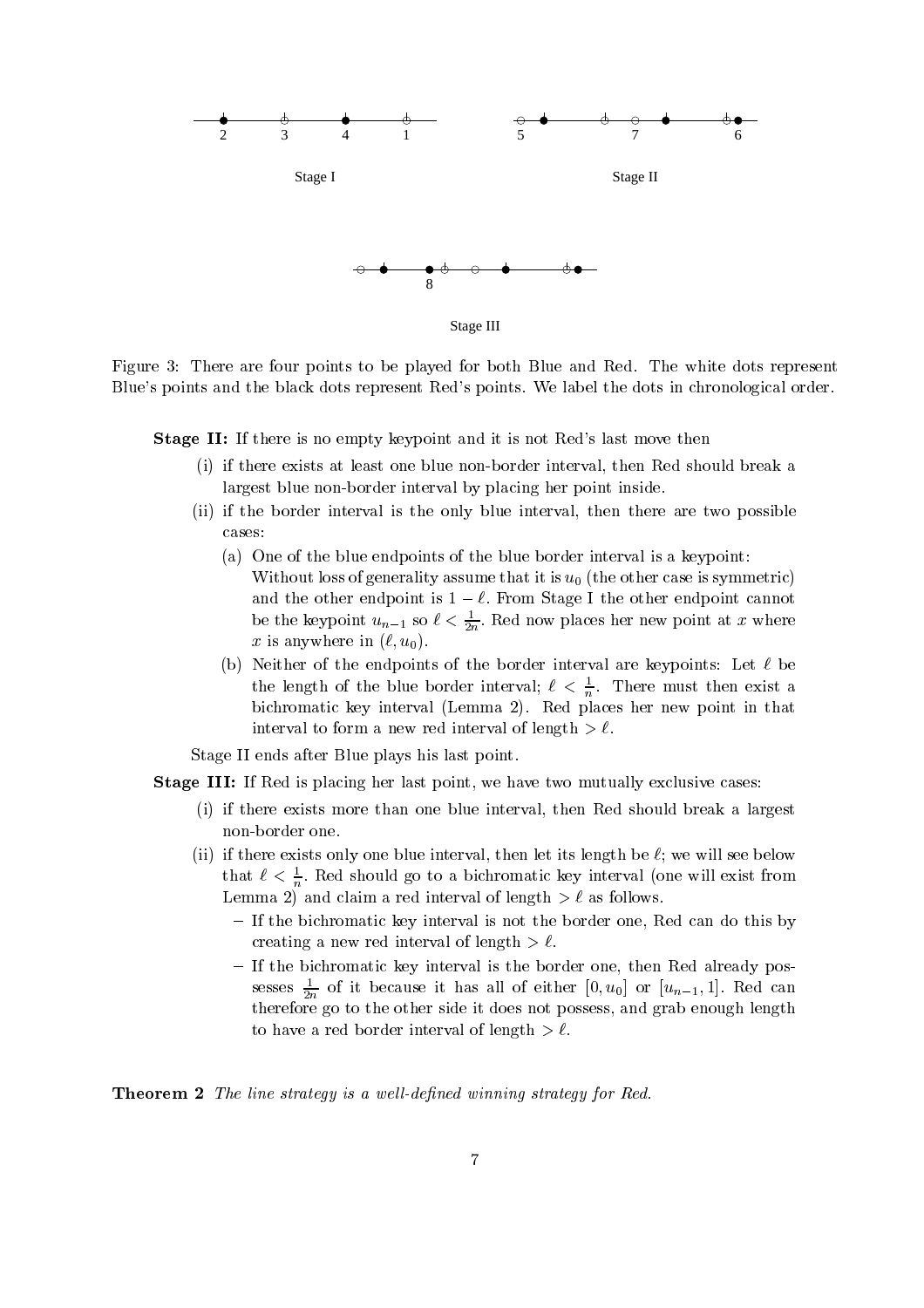Proof: Note that this strategy diers in at least one ma jor aspect from the circle strategy: since we have lost circular symmetry it cannot be guaranteed that Blue plays onto at least one keypoint, and so it is possible that the game will end in Stage I, with Red playing all  $n$  keypoints. In this case, all red intervals (including, possibly, the border interval) are key intervals and all blue intervals have length  $\langle \frac{1}{n} \rangle$ . By Lemma 1 Blue and Red have the same number of monochromatic intervals, so  $B_m \nvert R_m$ . If the border interval is monochromatic, then  $B_b = R_b = 0$  and Red wins. If the border interval is bichromatic, then one of its endpoints must be the red point  $u_0$  or  $u_{n-1}$ . This implies that  $B_b < R_b = \frac{1}{2n}$ , and Red wins.

In what follows we may therefore assume that Blue plays onto at least one keypoint during the game. We will show that at the end of the game it will always be true that  $B_m < R_m$  and, if the border interval is bichromatic, then  $B_b \leq R_b$ . The theorem will follow.

First note that under this assumption Stage I always ends with all keypoints covered, and Stage III is reached. Note further that Red's first move is onto either  $u_0$  or  $u_{n-1}$ .

We consider Stage II. After Blue's every move there exists at least one blue interval (possibly the border interval) by Lemma 1. If there is only one such blue interval, there is no red interval. Thus, one of the two conditions (i) or (ii) of Stage II holds. The strategy is clearly well defined in cases (i) and (ii)(a), the validity of (ii)(b) follows from Lemma 2.

We will need one more observation.

#### Lemma <sup>3</sup> After Blue's last move, there is no blue key interval.

**Proof:** Let k be the number of keypoints played by Blue, where  $1 \leq k \leq \lceil \frac{n}{2} \rceil$ . There are therefore at most  $k-1$  blue key intervals after Stage I. Red occupies  $n-k$  keypoints in Stage I, and so Stage II lasts for  $k-1$  rounds. This is sufficient for all blue key intervals to be broken, since a blue key interval is longer than any other blue interval in Stage II (i) and Stage II (ii)(a). 回

We now prove that Red wins. There are two cases.

Lemma <sup>4</sup> Assume that case (ii) of Stage II never occurs. Then al l red intervals are key intervals after Blue's last move.

Proof: After Stage I all red intervals are key intervals, since Red has only played keypoints and all keypoints are covered. During Stage II Red uses all her points to break blue intervals (since case (ii)(b) does not occur), and so creates only bichromatic intervals. As Blue cannot create red intervals, all red intervals remaining after Stage II are indeed key intervals.  $\boxed{1}$ 

We examine the result of Stage III, assuming that case (ii) of Stage II did not occur. Assume first that Red plays case (i) of Stage III. There are then equal numbers of red and blue intervals left after the last move. Since all blue intervals have length  $\langle \frac{1}{n} \rangle$  by Lemma 3, and all red intervals are key intervals by Lemma 4, we have  $B_m < R_m$ . If the border interval is monochromatic, then  $B_b = R_b = 0$  and Red wins. If the border interval is bichromatic, then its red endpoint must be  $u_0$ or  $u_{n-1}$  (since Red plays case (i) of Stage II only), and so  $B_b \le R_b = \frac{1}{2n}$  and Red wins.

On the other hand, assume now that Red plays case (ii) of Stage III. Then Blue has total length  $\ell$ , Red has  $>\ell$ , and so Red wins.

We now consider the remaining case, where case (ii) of Stage II does occur.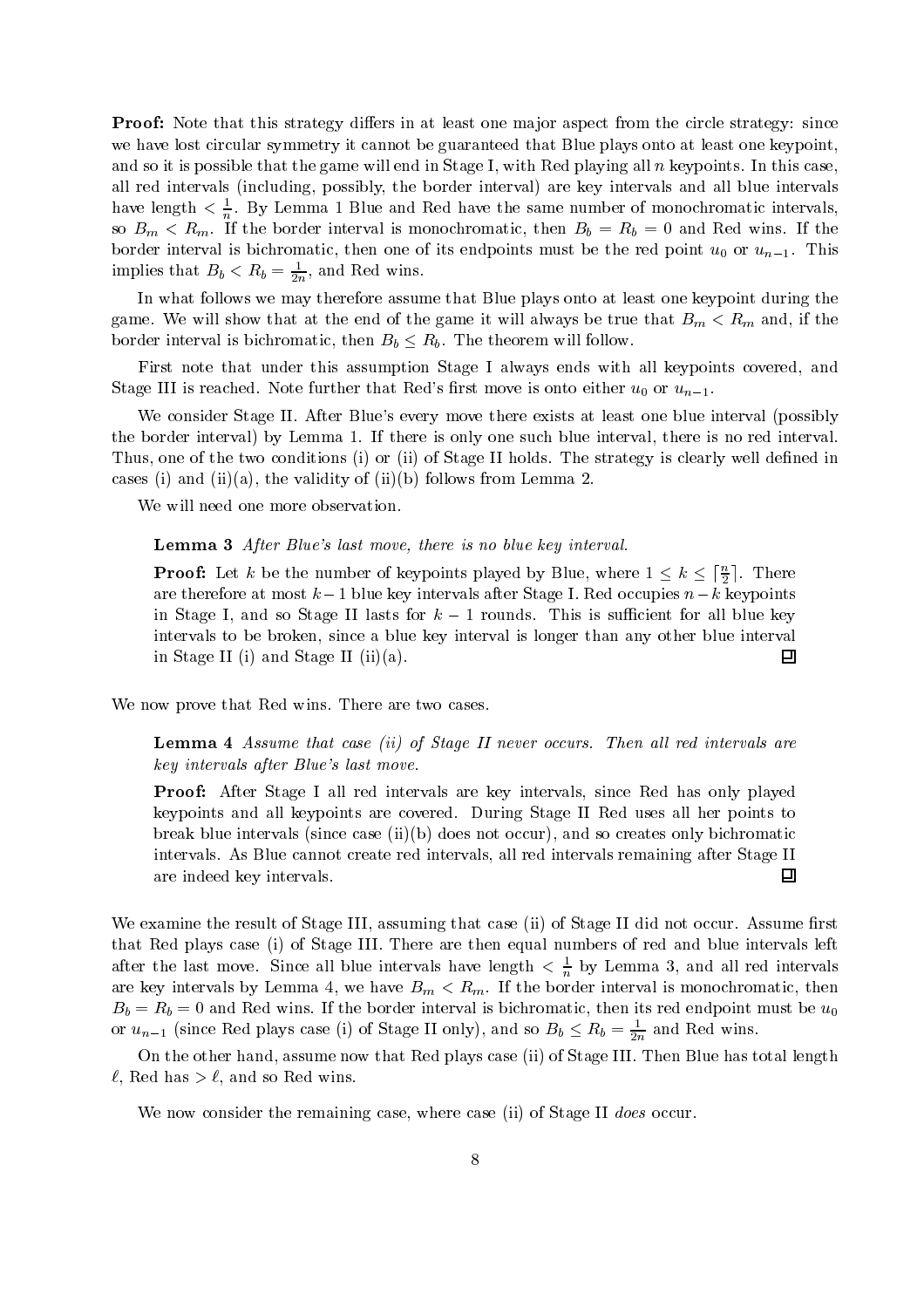**Lemma 5** Assume that case (ii) of Stage II occurs at least once. After Red's last move in Stage II, there is no blue non-border interval and  $\mathcal{B} < \mathcal{R}$ .

Proof: We prove that the statement is true after the last occurrence of case (ii) in Stage II, and after each subsequent move by Red.

Consider the last occurrence of case (ii). Before Red's move, the border interval is the only blue interval.

If Red plays case  $(ii)(a)$ , there is no blue interval at all after Red's move. We have then  $B_m = R_m = 0$  and  $B_b < R_b$ , which implies  $\mathcal{B} < \mathcal{R}$ .

If Red plays case (ii)(b), Red claims a red interval longer than the blue border interval. So after Red's move we have  $\mathcal{B} < \mathcal{R}$ , as  $B_m < R_m$  and  $B_b = R_b = 0$ .

Consider now the remaining moves of Stage II. In all these moves Red plays case (i), and so we can deduce that Blue uses his move to create a new blue non-border interval. Red immediately breaks this blue interval. This leaves  $B_m$ ,  $R_m$ ,  $B_b$ , and  $R_b$  unchanged and destroys the only blue non-border interval. The claim therefore remains true after each subsequent move by Red, and in particular after Red's last move in Stage II.  $\Box$ 

We consider the situation right before Blue's last move. By Lemma 5, there is no blue nonborder interval, and  $\beta < \mathcal{R}$ .

If the border interval is blue before Blue's last move and Blue uses that move to create a blue non-border interval move, Red plays case (i) of Stage III. This breaks the new blue non-border interval, returning  $\beta$  and  $\beta$  to their state before Blue's last move, and so Red wins.

In all other cases there is a single blue interval after Blue's last move. It cannot be a key interval by Lemma 3, and so, by Lemma 2, there is a bichromatic key interval. Red claims a red interval longer than the blue interval, and wins.  $\Box$ 

### 5 Conclusions

We have given strategies for one-dimensional competitive facility location, allowing the second player, Red, to win. The margin by which Red wins is very small, however, and in fact Blue can make it as small as he wants. Is there a strategy that would allow Red to win by a larger margin? The answer is no—our arguments can easily be transformed into a strategy that allows the first player, Blue, to lose by an arbitrarily small margin.

Do our findings have any bearing on the two-dimensional Voronoi Game? The concept of keypoints turned out to be essential to our strategies. We have seen that a player governing all keypoints cannot possibly lose the game. Is there a similar concept in two dimensions? A natural attempt would be to define a uniform square grid of keypoints. Perhaps surprisingly, a player governing this grid can still lose the game by a considerable margin.

### 6 Acknowledgments

The authors would like to thank Dr. Jacob Ecco for initially introducing them to this problem. We also thank Sunil Arya, Mark de Berg, and Joachim Gudmundsson for helpful discussions.